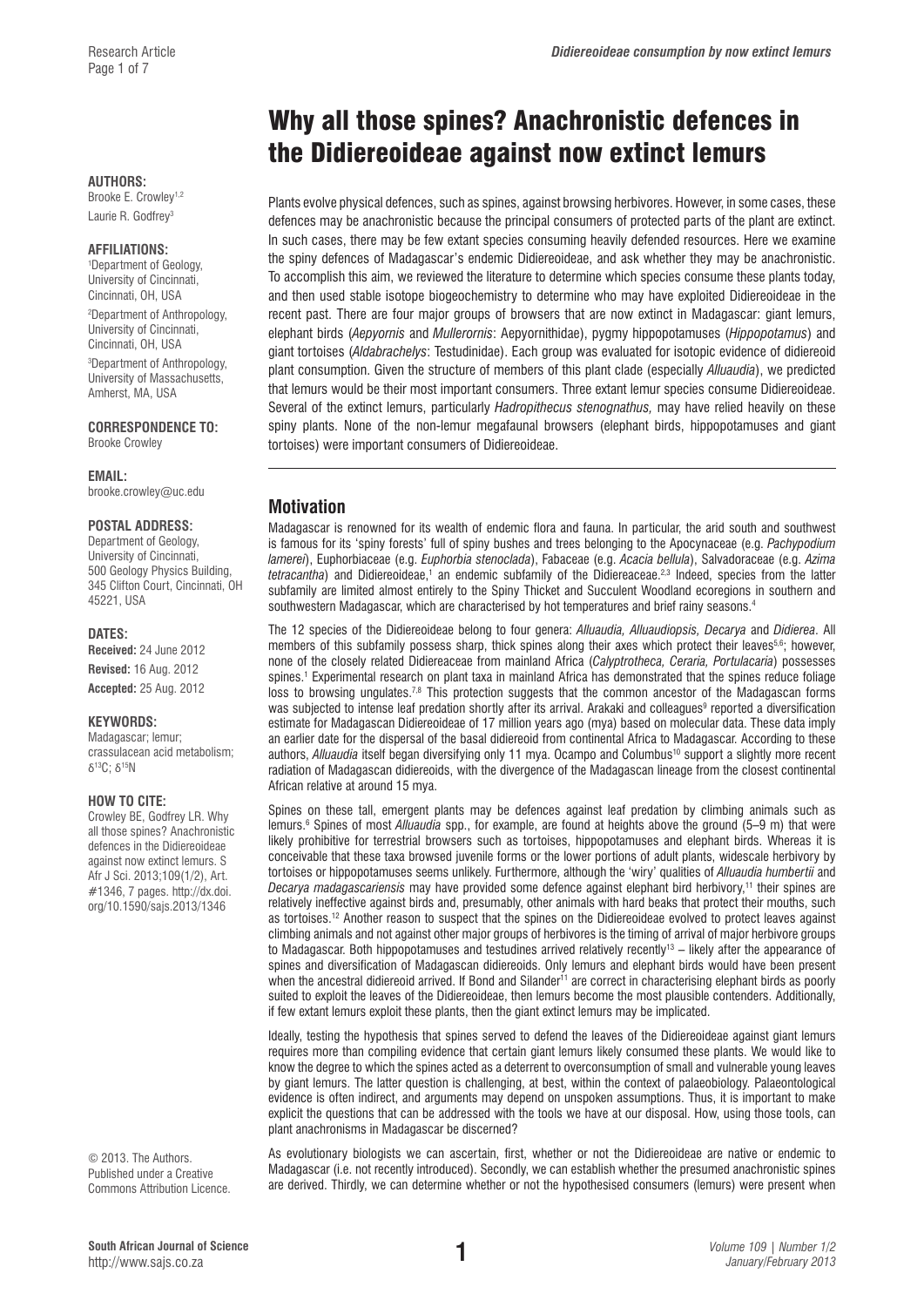these features likely originated. We can probe whether spines can be understood outside the context of the proposed plant–animal interactions and we can examine palaeodistribution data to test the plausibility of the proposed interactions. Finally, we can explore whether spines serve any apparent purpose today, or were likely used in the past in a manner that no longer holds.

Our inferences in this paper are based explicitly on the combination of a literature review and stable isotope biogeochemistry that addresses these issues. We ask the following specific questions:

- 1. To what extent do modern lemurs feed in southern and southwestern Madagascar on  $\textsf{C}_\textsf{3}$ ,  $\textsf{C}_\textsf{4}$  and crassulacean acid metabolism (CAM)based plants? How much do they feed on Didiereoideae?
- 2. Can we distinguish Didiereoideae from other CAM plants using stable isotopes? Such discrimination is needed if we are to use stable isotope data to successfully test the hypothesis that Didiereoideae spines are anachronistic.
- 3. To what extent were lemurs feeding on CAM plants in the past?
- 4. Do stable isotopes suggest that any of the extinct non-lemur herbivores were major consumers of Didiereoideae?

# **Background on stable isotope biogeochemistry**

Stable isotopes can be used to reconstruct the diets of living and extinct animals. The relative proportion of heavy and light isotopes (e.g. 13C/12C or 15N/14N) in a substance is reported using a standardised 'δ' notation (e.g.  $\delta^{13}C$ ,  $\delta^{15}N$ ). These values are measured as parts per thousand (‰) higher or lower than an international standard.

Carbon isotope  $(\delta^{13}C)$  values can, in some cases, be used to distinguish plants that fix carbon via  $\texttt{C}_{\textup{3}}$  photosynthesis (most trees and herbs),  $C_4$  photosynthesis (many grasses) and CAM (stem and leaf succulents).14 Many succulents have the ability to switch between full CAM photosynthesis and  $\textsf{C}_\textsf{3}$  photosynthesis, which can result in highly variable  $\delta^{13}$ C values.<sup>14</sup> However, in arid environments, such as those in southwestern Madagascar, carbon fixation is strongly biased towards CAM photosynthesis.15 Nitrogen isotope (δ15N) values in plants are affected by environmental conditions, plant physiology, nutrient availability and microbial associations.14,16 Nitrogen isotope values clearly distinguish plants growing in different habitats. Plants from moist, cool localities have lower  $\delta^{15}N$  values than plants from dry, warm localities.<sup>16,17</sup> Coastal localities can evince exceptionally high δ<sup>15</sup>N values.18 Most plants obtain their nitrogen directly from soil nitrate and ammonium, and their  $\delta^{15}N$  values are greater than that of air ( $\sim 0\%$ ). Plants with symbiotic nitrogen-fixing bacteria can have  $\delta^{15}N$  values close to 0‰.<sup>16,18</sup> No consistent differences in  $\delta^{15}$ N have been reported among the three photosynthetic groups, but CAM plants can have significantly higher  $\delta^{15}$ N values than sympatric  $\textsf{C}_3$  or  $\textsf{C}_4$  plants.<sup>18,19</sup> Differences in plant physiology or differential use of water sources may result in  $\delta^{15}N$ differences between the Didiereoideae and non-spiny leaf succulents.<sup>20</sup>

Isotopic patterns in plants are reflected in animal consumers with some isotopic enrichment. Carbon and nitrogen isotope values in herbivore bone collagen tend to be, respectively, ca. 5‰ and 3‰ higher than those in plants.21 Once we have accounted for isotopic enrichment between collagen and diet, we may be able to use carbon isotope values in consumer tissues to estimate the relative ingestion of  ${\sf C}_{_3},$   ${\sf C}_{_4}$  and CAM plants. As with plants, nitrogen isotope values in animals can be used to distinguish habitat types.17,22 Within a particular habitat, δ15N values increase with increasing consumption of animal matter.<sup>21,22</sup> However, because most of the lemur species included in our analyses are, or were, predominantly herbivorous, we do not believe our results are confounded by the effects of faunivory on nitrogen isotope values.23-32 The two possible exceptions are *Archaeolemur majori* (whose diet likely included some animal matter) and *Daubentonia robusta*. Extant *D. madagascariensis* consumes more animal matter than any of the other lemurs included in our study<sup>33</sup> and it is likely that the extinct *D. robusta*, which lived in the southwest, would have had a similar diet.<sup>34</sup> If this species consumed insects that in turn fed on CAM resources, elevated

δ15N isotope values might falsely suggest CAM consumption, when in fact they really reflect trophic omnivory. We therefore omitted *D. robusta*  from our analyses.

## **Methods**

To explore the extent to which modern lemurs feed on  $C_3$ ,  $C_4$  or CAM plants, we conducted a thorough review of the literature. We examined 74 manuscripts, books and book chapters that discuss the feeding behaviour of living lemurs in southwestern Madagascar. All sources included in our survey are listed in Supplementary table 1 (see supplementary material online), and all documented observations of feeding on CAM are provided in Supplementary table 2. We used the website www.tropicos.org and Petitiean and colleagues<sup>35</sup> to identify scientific names and families for recorded food species. Succulence was assessed using species-specific isotopic or anatomical data whenever possible.36-41 If no data were available for particular species, we used published information at the generic or familial level.<sup>42,43</sup>

To determine if the spiny Didiereoideae can be isotopically distinguished from other plants, we compared  $\delta^{13}$ C and  $\delta^{15}$ N values from leaves that we collected in the spiny forest at Beza Mahafaly Special Reserve (BMSR) in south-central Madagascar (taxa provided in Table 1). We included previously published isotope values for  $\textsf{C}_3$  and CAM plants<sup>17</sup> and new isotope values for  $C_4$  plants. All plant specimens were collected between 2006 and 2009. We sampled *Alluaudia procera*, which is the only member of the Didiereoidea that occurs in abundance at the reserve. *Alluaudia* is both the most speciose and the most widespread didiereoid genus. Additionally, although carbon isotope values have been measured for a number of spiny CAM species,<sup>10,37,41</sup> nitrogen isotope data have been published only for *Alluaudia procera.*<sup>17</sup> We used an analysis of variance (ANOVA) with Tukey's tests of honestly significant differences (HSD) and Student's t-tests to test the significance of isotopic differences between C<sub>3</sub>, C<sub>4</sub> and CAM plants, and between *Alluaudia* and other CAM plants. All statistical tests were performed using JMP (version 7.0). Significance was set at  $\alpha = 0.05$ . We assessed the assumptions of normality and homoscedasticity of variance for all analyses. We tested for homogeneity of variances using Levene tests.

To address the extent to which lemurs and non-primate herbivores fed on CAM plants in the past, we used  $\delta^{13}$ C and  $\delta^{15}$ N values from bone collagen. We analysed 72 bones of extant and extinct lemurs as well as extinct giant tortoises and pygmy hippopotamuses from subfossil sites in the Spiny Thicket and Succulent Woodland ecoregions (coastal and inland). Collagen was prepared following previously published methods.<sup>44</sup> Samples were analysed at the Stable Isotope Laboratory at the University of California, Santa Cruz. We verified collagen preservation using collagen yield, atomic C:N ratios, and carbon and nitrogen isotope values. We added these data to our existing database of previously published isotope data.45-48 Raw isotope data for all individuals are presented in Supplementary table 3. Carbon isotope values for subfossil individuals were corrected to account for  $\delta^{13}$ C shifts in atmospheric CO<sub>2</sub> following the industrial revolution (The Suess Effect).45 Carbon isotope values for individuals younger than 150 years BP were corrected using an age-dependent correction of -0.004‰ per year between 1860 and 1965 AD and -0.02‰ per year between 1965 and 2005 (modern). All individuals older than 150 years were corrected by -1.2‰. In order to avoid sampling bias, we used nonparametric Wilcoxon signed ranks tests to compare mean  $\delta^{13}$ C values for subfossil extant and extinct lemur species.

We calculated mean %CAM consumption using mixing models in ISSOERROR version 1.04.49 We used mean  $\delta^{13}$ C values for C<sub>3</sub> and CAM plants from the spiny forest at BMSR as end members, correcting for the +5‰ difference in  $\delta^{13}$ C values between collagen and plants. We did not include  $C_4$  plants in these models because they are relatively rare in southern Madagascar and no modern lemurs are known to consume them. If δ<sup>15</sup>N values do, indeed, differentiate spiny Didiereoideae from sympatric non-spiny CAM plants, then we may be able to use mean  $\delta^{15}$ N values in addition to  $\delta^{13}$ C values to distinguish consumption of Didiereoideae. We corrected plant values by  $+3\%$  to account for the difference in  $\delta^{15}N$  values between collagen and plants.<sup>21</sup> We also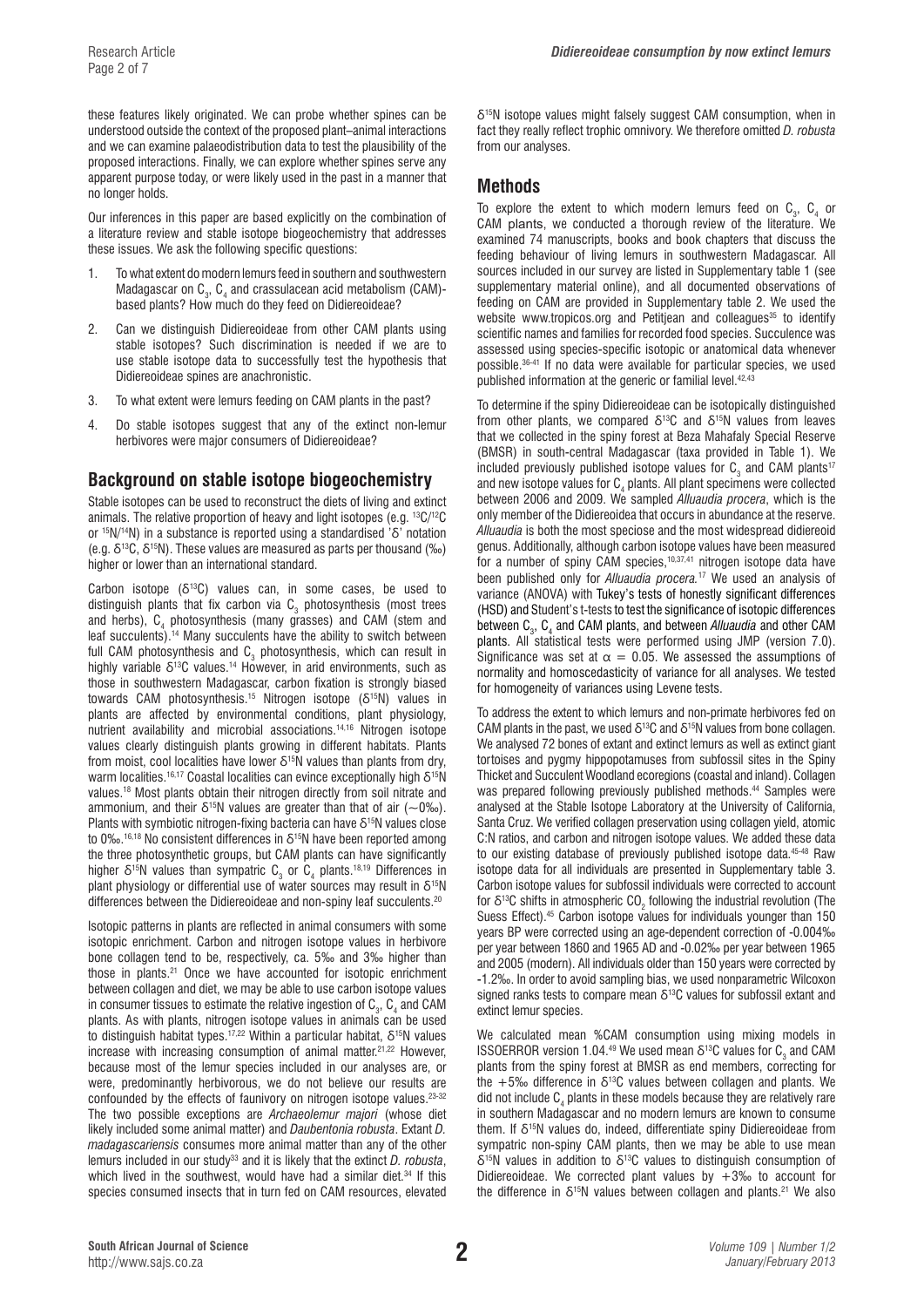| <b>Family</b>      | Genus             | <b>Species</b>  | N              | Photosynthetic<br>pathway | Spiny?         |
|--------------------|-------------------|-----------------|----------------|---------------------------|----------------|
| Apocynaceae        | Landolphia        | sp.             | $\overline{2}$ | C <sub>3</sub>            | <b>No</b>      |
| Apocynaceae        | Pentopetia        | androsaemifolia | 1              | $C_{3}$                   | <b>No</b>      |
| <b>Burseraceae</b> | Commiphora        | sp.             | 11             | $C_{3}$                   | No             |
| Celastraceae       | Reissantia        | angustipetala   | 1              | $C_{3}$                   | N <sub>0</sub> |
| Combretaceae       | Grewia            | grevei          | 5              | $C_{3}$                   | N <sub>0</sub> |
| Combretaceae       | <b>Terminalia</b> | spp.            | 9              | $\mathbb{C}_3$            | N <sub>0</sub> |
| Euphorbiaceae      | Croton            | geayi           | $\overline{4}$ | $\mathsf{C}_\mathrm{3}$   | N <sub>o</sub> |
| Meliaceae          | Cedrelopsis       | grevei          | 5              | $C_{3}$                   | <b>No</b>      |
| Phyllanthaceae     | Phyllanthus       | decaryanus      | 5              | $C_{3}$                   | <b>No</b>      |
| Rhamnaceae         | Gouania           | glandulosa      | $\overline{c}$ | $C_{3}$                   | <b>No</b>      |
| Salvadoraceae      | Salvadora         | angustifolia    | 3              | $C_3$                     | <b>No</b>      |
| Mimosaceae         | Dichrostachys     | humbertii       | 6              | $C_{3}$                   | Yes            |
| Asclepiadaceae     | Cynanchum         | mahafalense     | 1              | CAM                       | <b>No</b>      |
| Cucurbitaceae      | Seyrigia          | sp.             | $\overline{c}$ | CAM                       | <b>No</b>      |
| Cucurbitaceae      | Xerosicyos        | perrieri        | 9              | CAM                       | <b>No</b>      |
| Euphorbiaceae      | Euphorbia         | tirucalli       | 21             | CAM                       | <b>No</b>      |
| Didieraceae        | Alluaudia         | procera         | 17             | CAM                       | Yes            |
| Cyperaceae         | Cyperus           | sp.             | 1              | $\mathtt{C}_4$            | <b>No</b>      |
| Poaceae            | Panicum           | spp.            | 7              | C <sub>4</sub>            | <b>No</b>      |

#### **Table 1:** Plant taxa included in this study

corrected for the small 1.6‰ difference in  $\delta^{15}N$  between coastal and inland animals (Supplementary table 4).

# **Results**

#### *What do modern lemurs eat in southwestern Madagascar?*

Six lemur species have been observed to feed on endemic and introduced CAM plants in southern and southwestern Madagascar: *Eulemur rufifrons* (the red-fronted brown lemur)*, Lemur catta* (the ring-tailed lemur)*, Lepilemur leucopus* (the white-footed sportive lemur)*, L. petteri* (Jean-Jaques Petter's sportive lemur), *Microcebus griseorufus* (the reddish-grey mouse lemur) and *Propithecus verreauxi* (Verreaux's sifaka) (Supplementary table 2). Historically, behavioural studies have tended to concentrate on individuals living in gallery forest habitats. However, recent research has documented significant CAM consumption by individuals living in dry or spiny forest at Berenty, Beza Mahafaly, Cap Sainte Marie and Tsimanampetsotsa.24,28,32,50

Loudon et al.<sup>50</sup> and Gould et al.<sup>32</sup> estimate 15% CAM consumption for *L. catta* living in spiny forest at Tsimanampetsotsa and Berenty Reserve, respectively. Consumption of CAM resources by *L. catta* at Cap Sainte Marie can be >75% during some months.<sup>28</sup> Although the vast majority of the CAM plants consumed by members of the latter population are introduced, including *Opuntia* (prickly pears), native CAM species such as *Aloe* and *Kalanchoe* can each comprise >10% of the diet of *L. catta* during some months of the year*.*

Only *Lemur catta*, *Lepilemur leucopus* and *Propithecus verreauxi* have been observed to consume Didiereoideae (Table 2). All but one of these published observations have involved *Alluaudia* spp. The exception was *Didierea trolli* which is consumed by *L. catta.*27 Some modern lemurs have been reported to feed heavily on *Alluaudia*. For example, during certain months at Cap Sainte Marie nearly 14% of the diet of *L. catta* is *Alluaudia procera*. <sup>28</sup> *Lepilemur leucopus* was observed to rely entirely on leaves and flowers of *Alluaudia* spp. during the dry season at Berenty.24,25

**Table 2:** Observations of lemurs feeding on Didiereoideae taxa in southwestern Madagascar

| <b>Lemur species</b>  | <b>Genus and species</b> | <b>Parts consumed</b>                   | Locality                                                               | Source on feeding  | <b>Source on CAM</b> |
|-----------------------|--------------------------|-----------------------------------------|------------------------------------------------------------------------|--------------------|----------------------|
| Lemur catta           | Alluaudia dumosa         | Leaves, fruit, flowers                  | Berenty Gallery Forest, Cap<br>Sainte Marie                            | 28, 52             | 37.41                |
| Lemur catta           | Alluaudia humbertii      | Mature leaves                           | <b>Berenty Gallery Forest</b>                                          | 27, 52             | 10, 37, 41           |
| Lemur catta           | Alluaudia procera        | Young leaves, mature<br>leaves, flowers | <b>Berenty Gallery Forest</b><br>and Spiny Forest; Cap<br>Sainte Marie | 27, 28, 32, 52, 53 | 17, 37, 41           |
| Lemur catta           | Didierea trollii         | Young leaves, flowers                   | <b>Berenty Gallery Forest</b>                                          | 27.52              | 10.37.41             |
| Lepilemur leucopus    | Alluaudia ascendens      | Buds, leaves, flowers                   | <b>Berenty Dry Forest</b>                                              | 2, 24, 25          | 10, 37, 41           |
| Lepilemur leucopus    | Alluaudia procera        | Buds, leaves, flowers                   | <b>Berenty Dry Forest</b>                                              | 2, 24, 25          | 17, 37, 41           |
| Propithecus verreauxi | Alluaudia ascendens      | <b>Flowers</b>                          | Hazofotsy                                                              | 54                 | 10, 37, 41           |
| Propithecus verreauxi | Alluaudia procera        | <b>Flowers</b>                          | Hazofotsy                                                              | 54                 | 17.37.41             |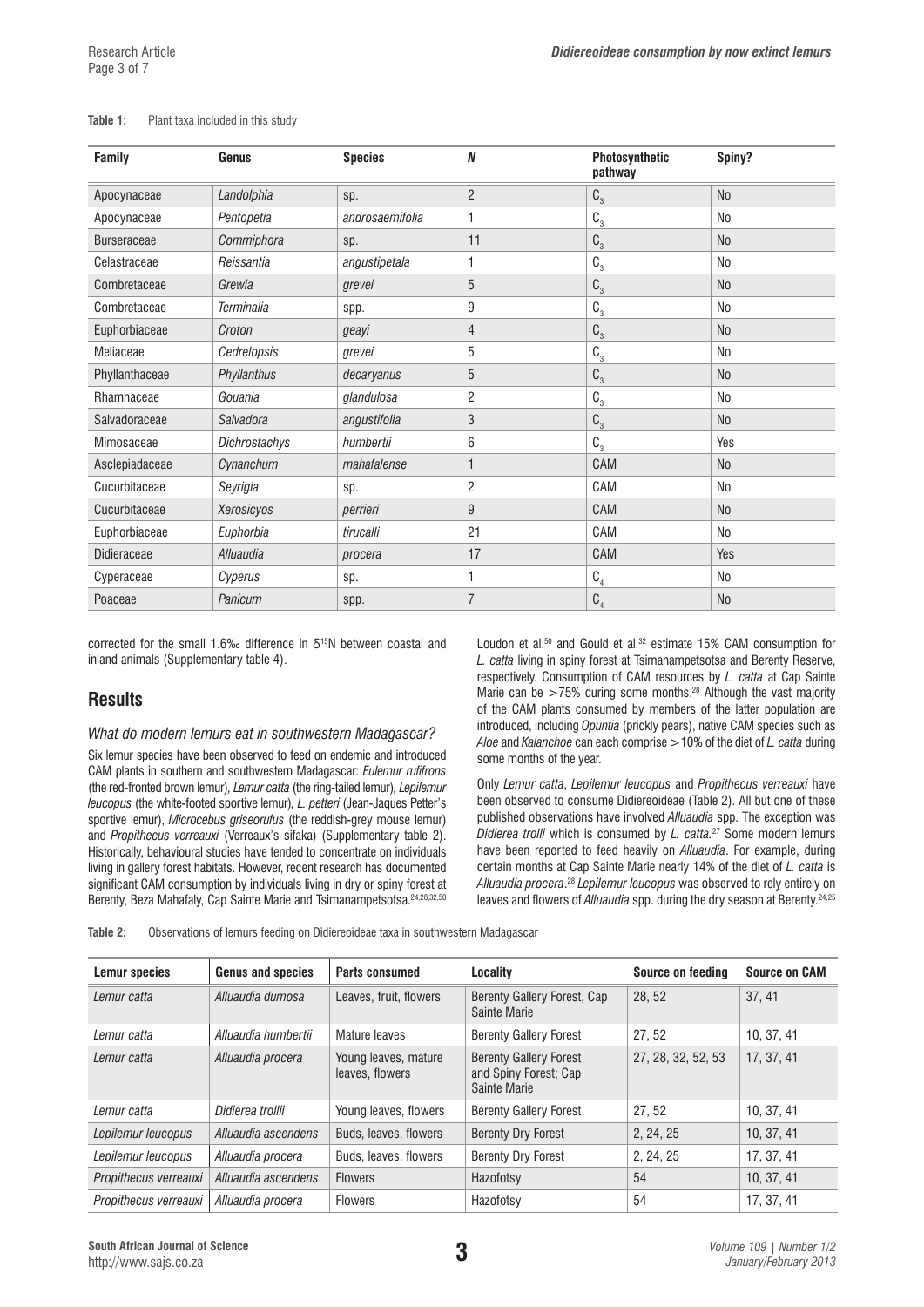On the other hand, *Lepilemur* living in the gallery forest at BMSR does not consume any Didiereoideae but relies to some degree on non-spiny *Euphorbia tirucalli.*51 These differences underscore the potential site specificity of variation in feeding observations.

### *Do Alluaudia differ isotopically from sympatric CAM plants?*

Carbon isotope values differ significantly for CAM,  $\textsf{C}_\textsf{3}$  and  $\textsf{C}_\textsf{4}$  plants from BMSR (Figure 1; F<sub>2,111</sub>=714.9,  $p$ <0.0001). Post-hoc HSD tests indicate that all three are distinct. Carbon isotopes cannot distinguish *Alluaudia procera* from sympatric CAM plants (*p*>0.05). However, nitrogen isotope values do clearly separate these two plant groups  $(t=5.38, dt=40,$  $p$ <0.0001). *Alluaudia* has distinctly elevated δ<sup>15</sup>N values (Figure 1).



**Figure 1:** Box-and-whisker plots of (a)  $\delta^{13}$ C values for C<sub>3</sub>, CAM and C<sub>4</sub> plants and (b) δ<sup>15</sup>N values for spiny Didiereoideae and nonspiny CAM from the spiny forest at Beza Mahafaly Special Reserve, Madagascar.

# *To what extent were lemurs feeding on CAM plants in the past?*

We found no differences in mean  $\delta^{13}$ C values between subfossil extant and extinct lemur species (Wilcoxon signed ranks, S =17, *z*  $=0$ ,  $p=1.0$ ), although our subfossil sample showed greater variance. Mixing models based on  $\delta^{13}$ C values suggest that subfossil individuals belonging to each of the three extant species consumed mostly  $C_3$ resources (Table 3). CAM consumption was negligible for subfossil *Lepilemur,* but modest CAM consumption is indicated for subfossil *Lemur catta* (8.5%) and *Propithecus verreauxi* (5%). These values are slightly higher than CAM consumption estimates for *P. verreauxi*  and *L. catta* living today in gallery forest,<sup>27</sup> but they are not as high as values for *L. catta* in dry forest at coastal localities in the south.<sup>28,32,50</sup> Importantly, substantial CAM consumption by modern lemurs, even at coastal localities, is a seasonal phenomenon.28 Because isotope values in bone collagen integrate several years of dietary input, $21$  modest %CAM estimates for subfossil individuals may reflect seasonal fluxes in CAM consumption. Among the extinct taxa living in the south and southwest, *Megaladapis edwardsi, M. madagascariensis, Pachylemur insignis* and *Palaeopropithecus ingens* show no evidence of CAM consumption (Table 3; Supplementary table 3). In contrast, our data indicate modest CAM consumption by *Archaeolemur majori* (5%) and significant CAM consumption by *Mesopropithecus globiceps* (25%) and *Hadropithecus stenognathus* (92%). In summary, while it is evident that not all southern lemurs consume CAM plants today, and it is unlikely that all consumed them in the past, some CAM consumption can be documented in a wide variety of lemur species.

**Table 3:** Descriptive statistics including number of specimens analysed, and mean  $\delta^{13}$ C and  $\delta^{15}$ N values  $\pm 1\sigma$  for each species

|                                 |                | Carbon                               |                   |    | Nitrogen                             |
|---------------------------------|----------------|--------------------------------------|-------------------|----|--------------------------------------|
| Genus and<br>species            | N              | Mean<br>$\delta^{13}C \pm 1\sigma^a$ | %CAM <sup>b</sup> | N  | Mean<br>$\delta^{15}N \pm 1\sigma^d$ |
| Lemur catta                     | 25             | $-20.5 \pm 1.4$                      | 8.5               | 25 | $10.6 + 2.0$                         |
| Lepilemur<br>leucopus           | 8              | $-21.9 + 1.7$                        | $\Omega$          | 8  | $9.5 \pm 0.7$                        |
| Propithecus<br>verreauxi        | 29             | $-20.9 + 1.0$                        | 5                 | 29 | $9.6 + 2.1$                          |
| Archaeolemur<br>majori          | 23             | $-20.9 \pm 1.4$                      | 5                 | 19 | $11.3 \pm 1.9$                       |
| Hadropithecus<br>stenognathus   | 9              | $-10.8 \pm 1.5$                      | 92                | 7  | $13.8 \pm 3.2$                       |
| Megaladapis<br>edwardsi         | 8              | $-22.0 \pm 0.5$                      | $\Omega$          | 5  | $11.5 \pm 2.6$                       |
| Megaladapis<br>madagascariensis | 14             | $-21.7 \pm 1.2$                      | $\mathbf{0}$      | 12 | $11.3 + 1.4$                         |
| Mesopropithecus<br>globiceps    | $\overline{4}$ | $-18.6 + 2.9$                        | 25                | 3  | $13.1 \pm 1.8$                       |
| Pachylemur<br>insignis          | 18             | $-22.2 \pm 1.4$                      | $\Omega$          | 16 | $11.4 + 1.9$                         |
| Palaeopropithecus<br>ingens     | 30             | $-21.7 \pm 0.7$                      | $\Omega$          | 27 | $13.5 + 2.0$                         |
| Aepyornis spp.                  | 60             | $-24.4 \pm 0.9$ <sup>c</sup>         | 11c               |    |                                      |
| Aldabrachelys<br>spp.           | 19             | $-20.6 \pm 3.3$                      | 8                 | 16 | $10.3 \pm 1.4$                       |
| Hippopotamus<br>lemerlei        | 14             | $-21.1 \pm 2.0$                      | 3                 | 14 | $9.0 + 1.8$                          |
|                                 |                |                                      |                   |    |                                      |

*%CAM values were calculated using ISSOERROR version 1.04.49*

*a Collagen δ13C values have been corrected to account for δ13C shifts in atmospheric CO2 following the industrial revolution.*

*bMean %CAM consumption was estimated using δ<sup>13</sup>C values from C<sub>3</sub> and CAM plants from the spiny forest at Beza Mahafaly Special Reserve (-21.5‰ and -9.9‰, respectively). Plant δ13C values were corrected by +5‰ to account for the isotopic difference between collagen and plants.21*

<sup>c</sup> δ<sup>13</sup>C values and %CAM estimates are from the organic portion of eggshell.<sup>54</sup> Carbon isotope *values were corrected for the isotopic difference between eggshell and plants.57 We corrected carbon isotope data for eggshells to account for atmospheric changes in δ13C (-1.2‰).* 

*d Plant δ15N values were corrected by +3‰ to account for the isotopic difference between collagen and plants.21*

Because isotope values in plants are reflected in their animal consumers, we may be able to use differences in δ15N between *Alluaudia* and sympatric CAM plants to identify lemurs that consumed Didiereoideae in the past. Among those species identified as CAM consumers by their δ<sup>13</sup>C values, differing δ<sup>15</sup>N values suggest varying degrees of *Alluaudia* consumption (Figure 2). Nitrogen isotope values indicate that Didiereoideae were not a dominant element of *L. catta* or *P. verreauxi* diets. Among the extinct taxa, *A. majori* may have consumed small amounts of Didiereoideae. However, *M. globiceps* may have consumed substantial amounts of Didiereoideae, and *H. stenognathus,* which is characterised by exceptionally high  $\delta^{13}C$  and  $\delta^{15}N$  values, may have relied heavily on Didiereoideae (Figure 2).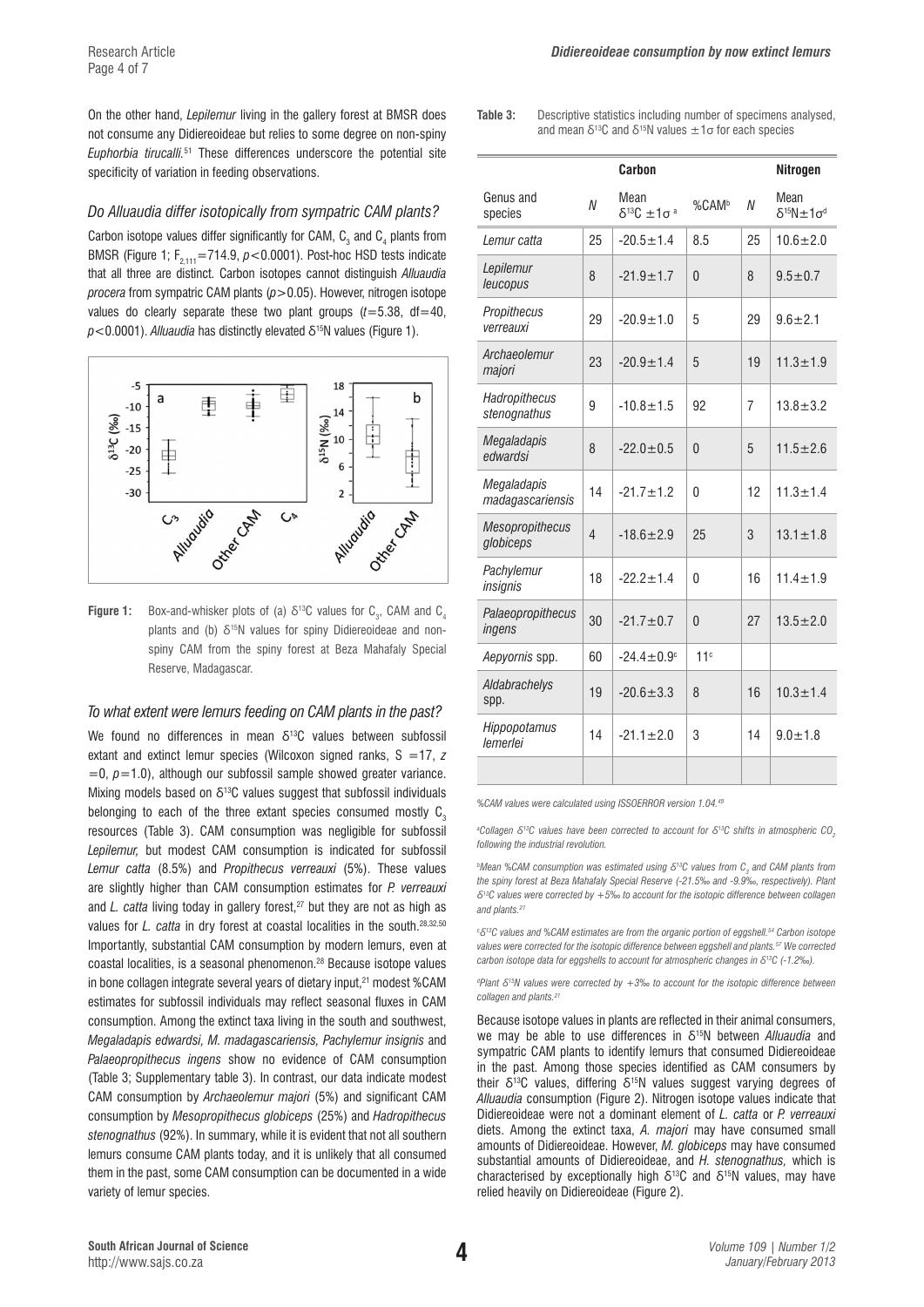

**Figure 2:** Mean  $\delta^{13}$ C and  $\delta^{15}$ N values  $\pm 1\sigma$  for lemur species that likely consumed varying degrees of non-spiny and spiny CAM plants. Bubbles represent mean carbon and nitrogen isotope values  $\pm 1\sigma$  for  $C_3$ ,  $C_4$ , non-spiny CAM plants and *Alluaudia procera*. Subfossil carbon isotope values for subfossils were corrected for the post-industrial shift in atmospheric  $\delta^{13}C$  values. Carbon and nitrogen isotope values in plants were corrected by  $+3\%$  and  $+5\%$  to account for the isotopic difference between collagen and plants. Finally, nitrogen isotope values in plants were shifted  $+1.6%$  to account for the mean isotopic difference between inland Beza Mahafaly Special Reserve and coastal localities (Supplementary table 3) in Madagascar.

The living lemur most reliant on Didiereoideae is likely *Lemur catta*. This species may have consumed more Didiereoideae in the past than it currently does in moist gallery forests.<sup>23,45</sup> Goodman and colleagues<sup>55</sup> noted the distributional overlap of *L. catta* and the Didiereoideae. They suggested that this lemur species may have evolved in dry forests and subsequently moved into moister riparian forest, where didiereoid taxa do not exist. In fact, even today, in some arid habitats where *L. catta* still thrives and CAM resources abound (e.g. Tsimanampetsotsa, Cap Sainte Marie), these lemurs consume substantial amounts of Didiereoideae and other CAM plants.28,50 More research is needed to document the degree to which *L. catta* exploits Didiereoideae as opposed to other CAM plants.

The fact that both *Alluaudia* and *Hadropithecus* have extreme δ13C and δ15N values is striking. The geographic overlap of the Didiereoideae and *Hadropithecus stenognathus* is also remarkable (Figure 3). With the exception of Ampasambazimba in Central Madagascar, all subfossil localities yielding *Hadropithecus* fall within the modern distributional range of the Didiereoideae. Compellingly, δ13C values for the two *H. stenognathus* individuals sampled from Ampasambazimba suggest a pure C<sub>3</sub>-based, rather than a CAM-based, diet (δ<sup>13</sup>C <-22‰). This geographic overlap combined with the match for both  $\delta^{13}C$  and δ15N between *Alluaudia* and *Hadropithecus*, strongly suggests that Didiereoideae was a staple in the diet of *Hadropithecus* in the Spiny Thicket and Succulent Woodland ecoregions of Madagascar.

Our subfossil isotope data do not support the notion that *Lepilemur* consumed large quantities of *Alluaudia* in the past. This finding might be considered curious, because *Lepilemur* is the only living lemur that has been reported to consume large quantities of *Alluaudia* today. The diet of *Lepilemur* has been studied in detail only at two localities in southern and southwestern Madagascar: the spiny forest at Berenty Private Reserve where *Alluaudia* exists, and the gallery forest at BMSR, where didiereoid taxa do not exist. *Alluaudia* spp. may comprise close to 100% of this species' diet at Berenty Private Reserve at least during the dry season.2,24,25 Yet δ13C values for *Lepilemur* from multiple subfossil sites in the southwest indicate negligible CAM consumption in the past (Table 3; Supplementary table 3).



*Source: adapted from www.tropicos.org.* 

**Figure 3:** Map of Madagascar including localities where *Hadropithecus stenognathus* remains have been found. The distribution of the Didiereoideae is shaded in grey.

Because our subfossil *Lepilemur* specimens come from several, geographically widespread, localities (two inland, one coastal), it is unlikely that this result reflects sampling bias. Instead it would appear that modern individuals might have recently shifted their diet at Berenty to include a resource that was inconsistently exploited (if at all) in the past. Recent transitions in diet or habitat may be widespread among modern lemurs living in southwestern Madagascar.45 Isotope values for subfossil *Lepilemur* do not differ significantly from those for extinct *Archaeolemur majori, Megaladapis edwardsi*, *M. madagascariensis*, *Palaeopropithecus ingens* or *Pachylemur insignis*. Four of these (all except *Archaeolemur*) have a 0% CAM signal, as does subfossil *Lepilemur*. Of these four, the two *Megaladapis* species have dental topography much like *Lepilemur*, 23 as well as relatively small infraorbital foramina29 and dental microwear30,56 that suggest dominant foliage consumption.

#### *Did now extinct non-lemur herbivores consume Didiereoideae?*

Estimated CAM consumption for extinct hippopotamuses, tortoises and elephant birds is minor compared to that for *Mesopropithecus* and *Hadropithecus*. Mixing models suggest that, on average, *Hippopotamus* spp. and the giant tortoise *Aldabrachelys* spp. consumed only 3% and 8% CAM, respectively (Table 3). Clarke et al.57 used δ13C values in *Aepyornis* eggshells to estimate that elephant birds consumed ca. 11% CAM. Nitrogen isotope values are similar in subfossil *Hippopotamus, Aldabrachelys*, *Lemur catta* and *Propithecus verreauxi* (Table 3; Supplementary table 3), indicating nominal consumption of Didiereoidea for these species. Nitrogen isotope values do not exist for *Aepyornis.* However, their  $\delta^{13}$ C values suggest that elephant birds did not exploit large amounts of Didiereoideae.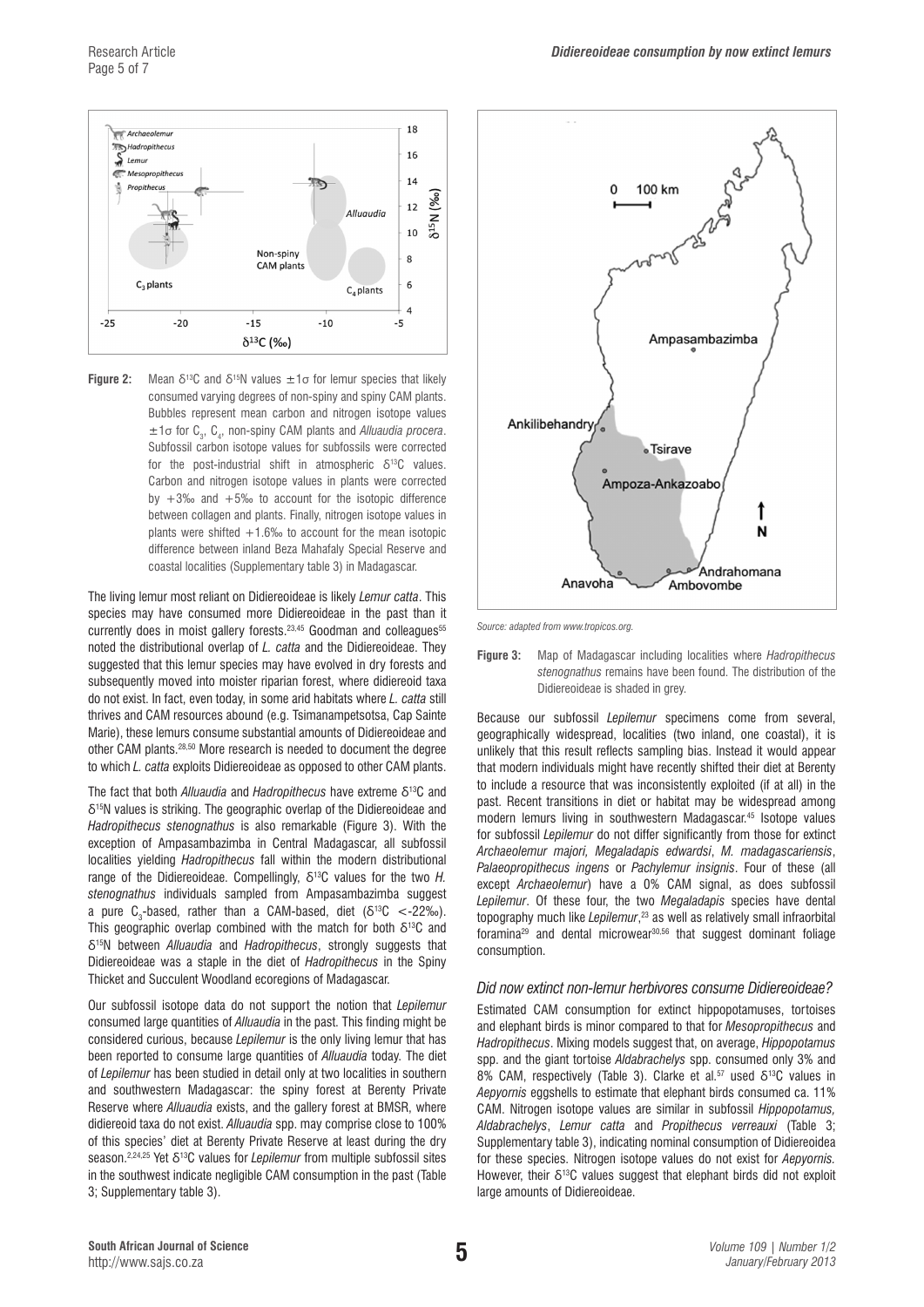# **Conclusions**

Stable isotope data do not support significant CAM consumption by non-climbing extinct herbivores such as elephant birds, giant tortoises or pygmy hippopotamuses, but they do support significant CAM consumption in several extinct lemur lineages. It seems likely that spines evolved in the ancestral didiereoid as a defence against lemur folivory. At the very least, as didiereoids diversified to include relatively large spiny trees in southern and western Madagascar, they must have been exploited by climbing herbivores of some kind. Because so many herbivores in the south and southwest have become extinct, one might hypothesise that the spines on these plants are today anachronistic. The unusual isotopic signal of these plants allows us to test the plausibility of this hypothesis, and to offer new insights into likely past consumers. Our data support the conclusions that the herbivores exploiting the leaves of *Alluaudia* were largely climbing lemurs, and that the loss of giant climbing lemurs has rendered the spines of didiereoid plants, such as *Alluaudia*, increasingly anachronistic. With the exceptions of *Lepilemur* and *Lemur catta* in some locations, lemur species today consume little CAM. However, carbon isotope values indicate that both extant and now-extinct lemurs may have consumed more CAM plants in the past, including didiereoid taxa such as *Alluaudia*. In particular, *Lemur catta, Mesopropithecus globiceps,* and especially *Hadropithecus stenognathus,* may have relied heavily on Didiereoideae in the recent past. If indeed the dominant consumers of *Alluaudia* leaves are now extinct, these plants may no longer require formidable defence.

# **Acknowledgements**

We thank Dyke Andreasen, Lalao Andriamahefarivo, Anne Axel, Zachary Rogers, Wendy Applequist, the Madagascar Institut pour la Conservation des Ecosystèmes Tropicaux, the Missouri Botanical Garden and the BMSR staff for technical and logistical assistance; the Université d'Antananarivo Ecole Supériure des Sciences Agronomiques Département des Eaux et Forêts for permission to collect plants at BMSR; Margaret Schoeninger and Leanne Nash for providing *Lepilemur* isotope data from BMSR; and Stephen Nash/Conservation International for permission to reproduce illustrations of lemurs. Subfossils were sampled under collaborative agreements between LRG, D.A. Burney, W.L. Jungers and the Département de Paléontologie et d'Anthropologie Biologique, Université d'Antananarivo. Funding was provided by a Guggenheim fellowship to L.R.G. and the UC Lab Fee Research Program (09-LR-07-115818-DOMIN to BEC).

## **Authors' contributions**

Both authors participated in the planning and design of the research. L.R.G. conceived of the project and B.E.C. conducted analyses. Both authors wrote the manuscript.

# **References**

- 1. Applequist WL, Wallace RS. Expanded circumscription of Didiereaceae and its division into three subfamilies. Adansonia. 2003;25(1):13–16. Available from: http://www.mnhn.fr/publication/adanson/a03n11a12.pdf
- 2. Charles-Dominique P, Hladik CM. Le *Lepilemur* du sud de Madagascar: Écologie, alimentation et vie sociale. Rev Ecol (Terre Vie). 1971;25(1):3–66.
- 3. Fenn MD. The spiny forest ecoregion. In: Goodman SM, Benstead JP, editors. The natural history of Madagascar. Chicago: University of Chicago Press; 2003. p. 1525–1530.
- 4. Burgess ND, D'Amico Hales J, Underwood EC, Dinerstein E, Olson D, Itoua I, et al. Terrestrial ecoregions of Africa and Madagascar: a conservation assessment. Washington, DC: Island Press 2004.
- 5. Applequist WL, Wallace RS. Phylogeny of the Madagascan endemic family Didiereaceae. Plant Syst Evol. 2000;221:157–166. [http://dx.doi.](http://dx.doi.org/10.1007/BF01089291) [org/10.1007/BF01089291](http://dx.doi.org/10.1007/BF01089291)
- 6. Grubb PJ. Interpreting some outstanding features of the flora and vegetation of Madagascar. Perspect Plant Ecol. 2003;6(1,2):125–146.
- 7. Cooper SM, Owen-Smith N. Effects of plant spinescence on large mammalian herbivores. Oecologia. 1986;68(3):446–455. [http://dx.doi.](http://dx.doi.org/10.1007/BF01036753%20%0D) [org/10.1007/BF01036753](http://dx.doi.org/10.1007/BF01036753%20%0D)
- 8. Milewski AV, Young TP, Madden D. Thorns as induced defenses: Experimental evidence. Oecologia. 1991;86(1):70–75. [http://dx.doi.org/10.1007/](http://dx.doi.org/10.1007/BF00317391) [BF00317391](http://dx.doi.org/10.1007/BF00317391)
- 9. Arakaki M, Christin P-A, Nyffeler R, et al. Contemporaneous and recent radiations of the world's major succulent plant lineages. Proc Natl Acad Sci USA. 2011;108(20):8379–8384. [http://dx.doi.org/10.1073/](http://dx.doi.org/10.1073/pnas.1100628108) [pnas.1100628108](http://dx.doi.org/10.1073/pnas.1100628108)
- 10. Ocampo G, Columbus JT. Molecular phylogenetics of suborder Cactineae (Caryophyllales), including insights into photosynthetic diversification and historical biogeography. Am J Bot. 2010;97(11):1827–1847. [http://dx.doi.](http://dx.doi.org/10.3732/ajb.1000227) [org/10.3732/ajb.1000227](http://dx.doi.org/10.3732/ajb.1000227)
- 11. Bond WJ, Silander JA. Springs and wire plants; anachronistic defences against Madagascar's extinct elephant birds. Proc R Soc Lond B. 2007;274(1621):1985–1992. [http://dx.doi.org/1910.1098/](http://dx.doi.org/1910.1098/rspb.2007.0414) [rspb.2007.0414](http://dx.doi.org/1910.1098/rspb.2007.0414)
- 12. Bond WJ, Lee WG, Craine JM. Plant structural defences against browsing birds: A legacy of New Zealand's extinct moas. Oikos. 2004;104:500–508.
- 13. Samonds KE, Godfrey LR, Ali JR, Vences M, Sutherland MR, Irwin MT. Spatial and temporal arrival patterns of Madagascar's vertebrate fauna explained by distance, ocean currents, and ancestor type. Proc Natl Acad Sci USA. 2012;109:5352–5357. <http://dx.doi.org/10.1073/pnas.1113993109>
- 14. Marshall JD, Brooks JR, Lajtha K. Sources of variation in the stable isotopic composition of plants. In: Michener R, Lajtha, K, editors. Stable isotopes in ecology and environmental science. 2nd ed. Malden, MA: Blackwell Publishing; 2007. p. 22–60. [http://dx.doi.org/10.1002/9780470691854.](http://dx.doi.org/10.1002/9780470691854.ch2) [ch2](http://dx.doi.org/10.1002/9780470691854.ch2)
- 15. Kluge M, Razanoelisoa B, Brulfert J. Implications of genotypic diversity and phenotypic plasticity in the ecophysiological success of CAM plants, examined by studies on the vegetation of Madagascar. Plant Biol. 2001;3(3):214–222.<http://dx.doi.org/10.1055/s-2001-15197>
- 16. Handley LL, Austin AT, Robinson D, Serimgeour CM, Raven JA, Heaton THE, et al. The <sup>15</sup>N natural abundance of  $(\delta^{15}N)$  of ecosystem samples reflects measures of water availability. Aust J Plant Physiol. 1999;26:185–199. <http://dx.doi.org/10.1071/PP98146>
- 17. Crowley BE, Thorén S, Rasoazanabary E, Vogel ER, Barrett MA, Zohdy S, et al. Explaining geographical variation in the isotope composition of mouse lemurs (*Microcebus*). J Biogeogr. 2011;38:2106–2121. [http://dx.doi.](http://dx.doi.org/10.1111/j.1365-2699.2011.02551.x) [org/10.1111/j.1365-2699.2011.02551.x](http://dx.doi.org/10.1111/j.1365-2699.2011.02551.x)
- Muzuka ANN. Isotopic compositions of tropical East African flora and their potential as source indicators of organic matter in coastal marine sediments. J Afr Earth Sci. 1999;28(3):757–766. [http://dx.doi.org/10.1016/S0899-](http://dx.doi.org/10.1016/S0899-5362%2899%2900044-5) [5362\(99\)00044-5](http://dx.doi.org/10.1016/S0899-5362%2899%2900044-5)
- 19. Codron J, Codron D, Lee-Thorp JA, Sponheimer M, Bond WJ, De Ruiter D, et al. Taxonomic, anatomical, and spatio-temporal variations in the stable carbon and nitrogen isotopic compositions of plants from an African savanna. J Archaeol Sci. 2005;32:1757–1772. [http://dx.doi.org/10.1016/j.](http://dx.doi.org/10.1016/j.jas.2005.06.006) [jas.2005.06.006](http://dx.doi.org/10.1016/j.jas.2005.06.006)
- 20. Evans RD, Ehleringer JR. Water and nitrogen dynamics in an arid woodland. Oecologia. 1994;99(3/4):233–242. <http://dx.doi.org/10.1007/BF00627735>
- 21. Crowley BE. Stable isotope techniques and applications for primatologists. Int J Primatol. 2012;33:673–701. [http://dx.doi.org/10.1007/s10764-012-](http://dx.doi.org/10.1007/s10764-012-9582-7) [9582-7](http://dx.doi.org/10.1007/s10764-012-9582-7)
- 22. Sealy JC, Van der Merwe NJ, Lee-Thorp JA, Lanham JL. Nitrogen isotopic ecology in southern Africa: Implications for environmental and dietary tracing. Geochim Cosmochim Acta. 1987;51(10):2707–2717. [http://dx.doi.](http://dx.doi.org/10.1016/0016-7037%2887%2990151-7) [org/10.1016/0016-7037\(87\)90151-7](http://dx.doi.org/10.1016/0016-7037%2887%2990151-7)
- 23. Godfrey LR, Winchester JM, King SJ, Boyer DM, Jernvall J. Dental topography indicates ecological contraction of lemur communities. Am J Phys Anthropol. 2012;148(2):215–227. [http://dx.doi.org/10.1002/](http://dx.doi.org/10.1002/ajpa.21615) [ajpa.21615](http://dx.doi.org/10.1002/ajpa.21615)
- 24. Hladik CM, Charles-Dominique P. The behaviour and ecology of the sportive lemur (*Lepilemur mustelinus*) in relation to its dietary peculiarities. In: Martin RD, Doyle GA, AC W, editors. Prosimian biology. London: Duckworth; 1974. p. 23–37.